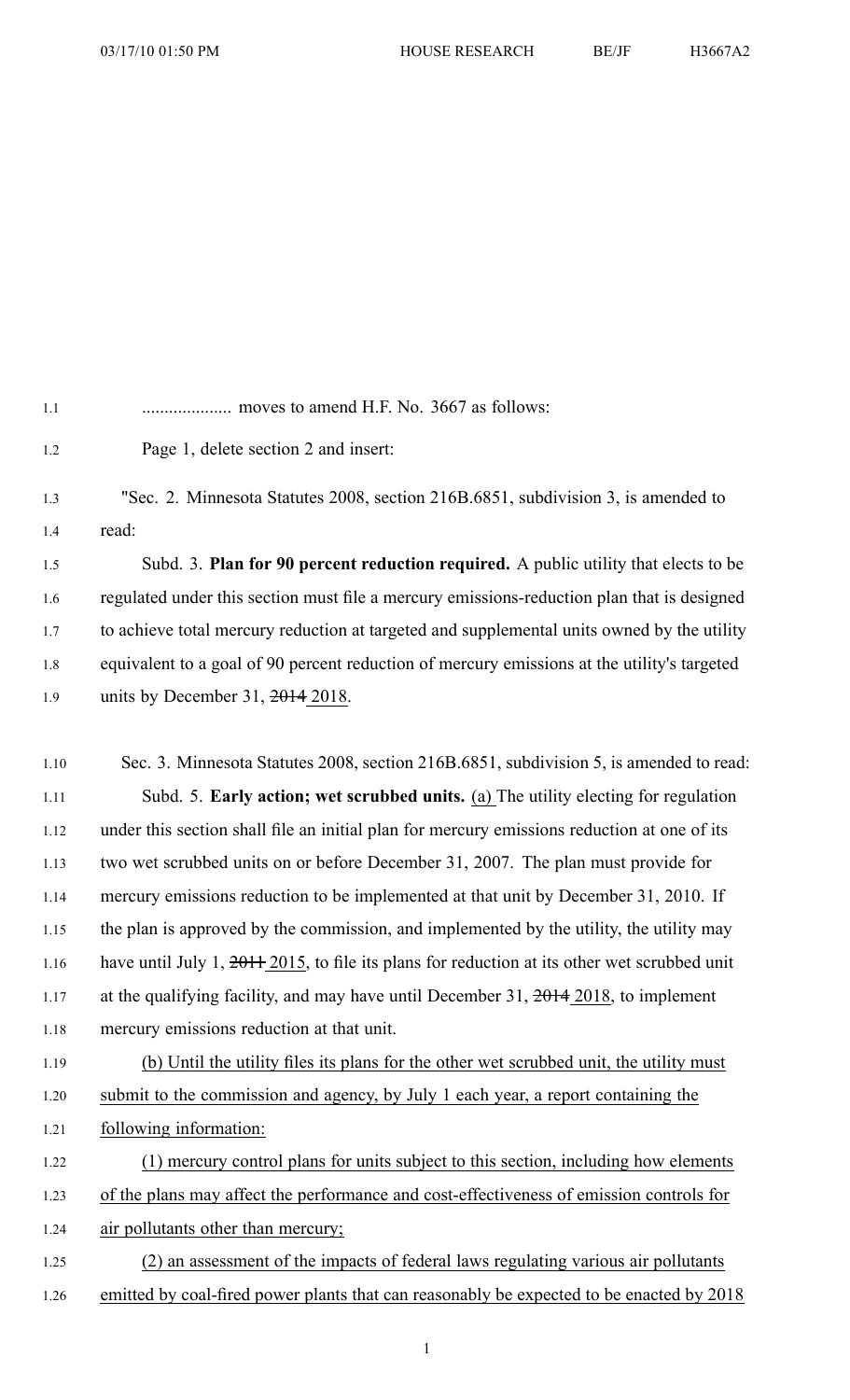| 2.1 | on the utility's units subject to this section, and potential utility responses to those laws,  |
|-----|-------------------------------------------------------------------------------------------------|
| 2.2 | including, but not limited, to:                                                                 |
| 2.3 | (i) installing pollution control equipment; and                                                 |
| 2.4 | (ii) using pollution allowances to achieve regulatory compliance.                               |
| 2.5 | For each potential response, the report must include an analysis of the impacts on              |
| 2.6 | rate payers, the utility's financial position, and utility operations, including the impacts on |
| 2.7 | the service life of affected units. The utility shall consult with the agency, the department   |
| 2.8 | of commerce, and other interested stakeholders to determine which future federal laws to        |
|     |                                                                                                 |

- 2.9 assess under clause (2) and the scope of the assessment of the impact of those laws.
- 

## 2.10 **EFFECTIVE DATE.** This section is effective the day following final enactment.

- 2.11 Sec. 4. Minnesota Statutes 2008, section 216B.6851, subdivision 6, is amended to read: 2.12 Subd. 6. **Agency review and commission approval.** (a) The agency shall review 2.13 the utility's plans as provided in section 216B.684.
- 2.14 (b) The Public Utilities Commission shall review and evaluate <sup>a</sup> utility's mercury 2.15 emissions-reduction plans submitted under this section. In its review, the commission 2.16 shall consider the environmental and public health benefits, the agency's determination 2.17 of technical feasibility, competitiveness of customer rates, and cost-effectiveness 2.18 of the utility's proposed mercury-control initiatives in light of the Pollution Control 2.19 Agency's review under paragraph (a). Within 180 days of receiving the agency's report, 2.20 the commission shall approve <sup>a</sup> utility's mercury emissions-reduction plan that the 2.21 commission reasonably expects will come closest to achieving total mercury reductions at 2.22 targeted and supplemental units owned by the utility equivalent to <sup>a</sup> goal of 90 percen<sup>t</sup> 2.23 reduction of mercury emissions at the utility's targeted units by December 31, 2014 2.24 2018, in <sup>a</sup> manner that provides for increased environmental and public health benefits 2.25 without imposing excessive costs on the utility's customers. If the commission is unable to 2.26 approve the utility's 90 percen<sup>t</sup> reduction plan filed under subdivision 3, the commission, 2.27 in consultation with the Pollution Control Agency, shall order the utility to implement 2.28 the most stringent mercury-control alternative proposed by the utility under this section 2.29 that provides for increased environmental and public health benefits without imposing 2.30 excessive costs on the utility's customers.
- 2.31 (c) At each targeted and supplemental unit included in <sup>a</sup> plan under this section, <sup>a</sup> 2.32 utility shall propose to implement mercury emissions-control measures that will result 2.33 in the greatest reduction of mercury emitted from that unit that is technically feasible 2.34 without imposing excessive costs."
- 2.35 Renumber the sections in sequence and correct the internal references

2